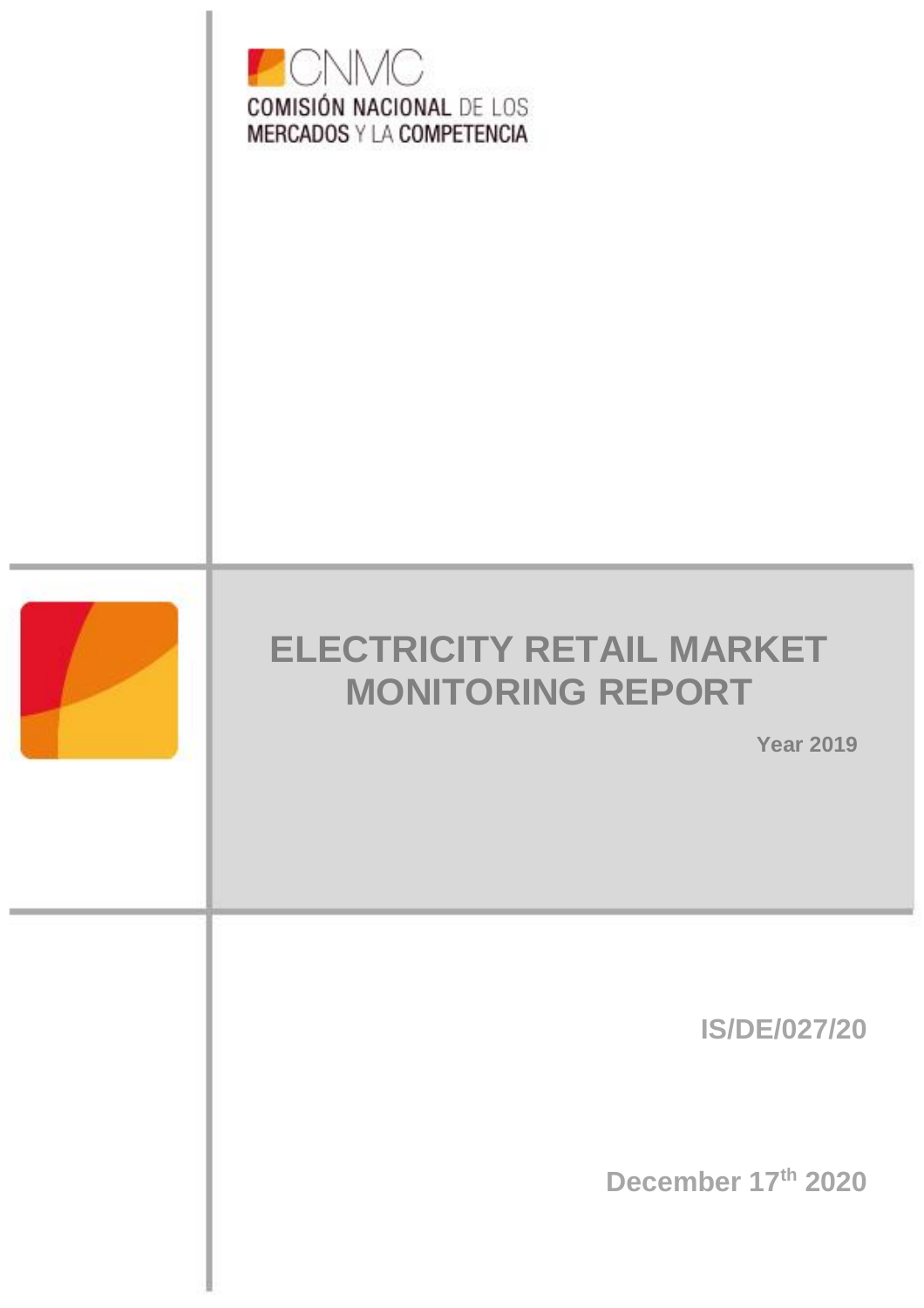# *Table of contents*

| THE SPANISH RETAIL ELECTRICITY MARKET IN FIGURES                                          |                 |
|-------------------------------------------------------------------------------------------|-----------------|
| EXECUTIVE SUMMARY AND RECOMMENDATIONS                                                     | 6               |
| From the perspective of the evolution of the level of competition in the retail<br>market | 6               |
| From the perspective of consumer electricity billing                                      | 11              |
| From the perspective of consumer engagement                                               | 12 <sup>°</sup> |
| From the perspective of consumer protection measures                                      | 13              |
| From the perspective of the supplying activity quality                                    | 15              |
| <b>CNMC</b> activities and recommendations                                                | 15              |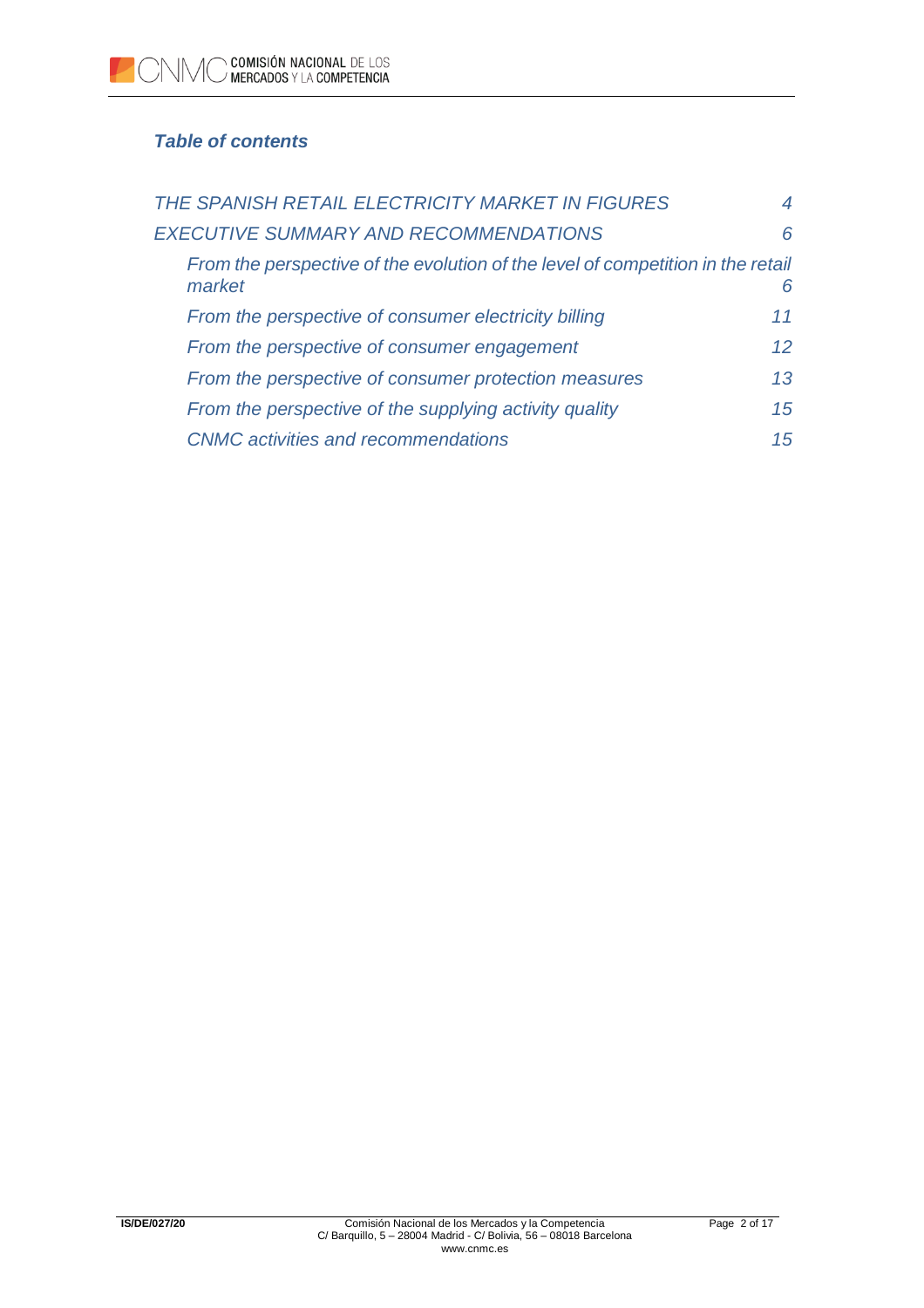**The aim of this report is to analyse the overall situation of the retail energy market of Spain**. With that objective, this report evaluates the free market evolution, prices and the level of competition. The level of competition is analysed using a series of metrics defined by  $CEER<sup>1</sup>$  such as market structure, number of new entrants or retailers' margins. Additionally, the evolution of prices and the degree of consumer involvement in this market are analysed, as well as consumer protection measures and the quality of marketing activity, all in accordance with the following scheme:



l

<sup>&</sup>lt;sup>1</sup> [Handbook for National Energy Regulators -](https://www.ceer.eu/documents/104400/-/-/840b4ce7-9e4a-5ecc-403a-fad85d6ba268) How to assess retail market functioning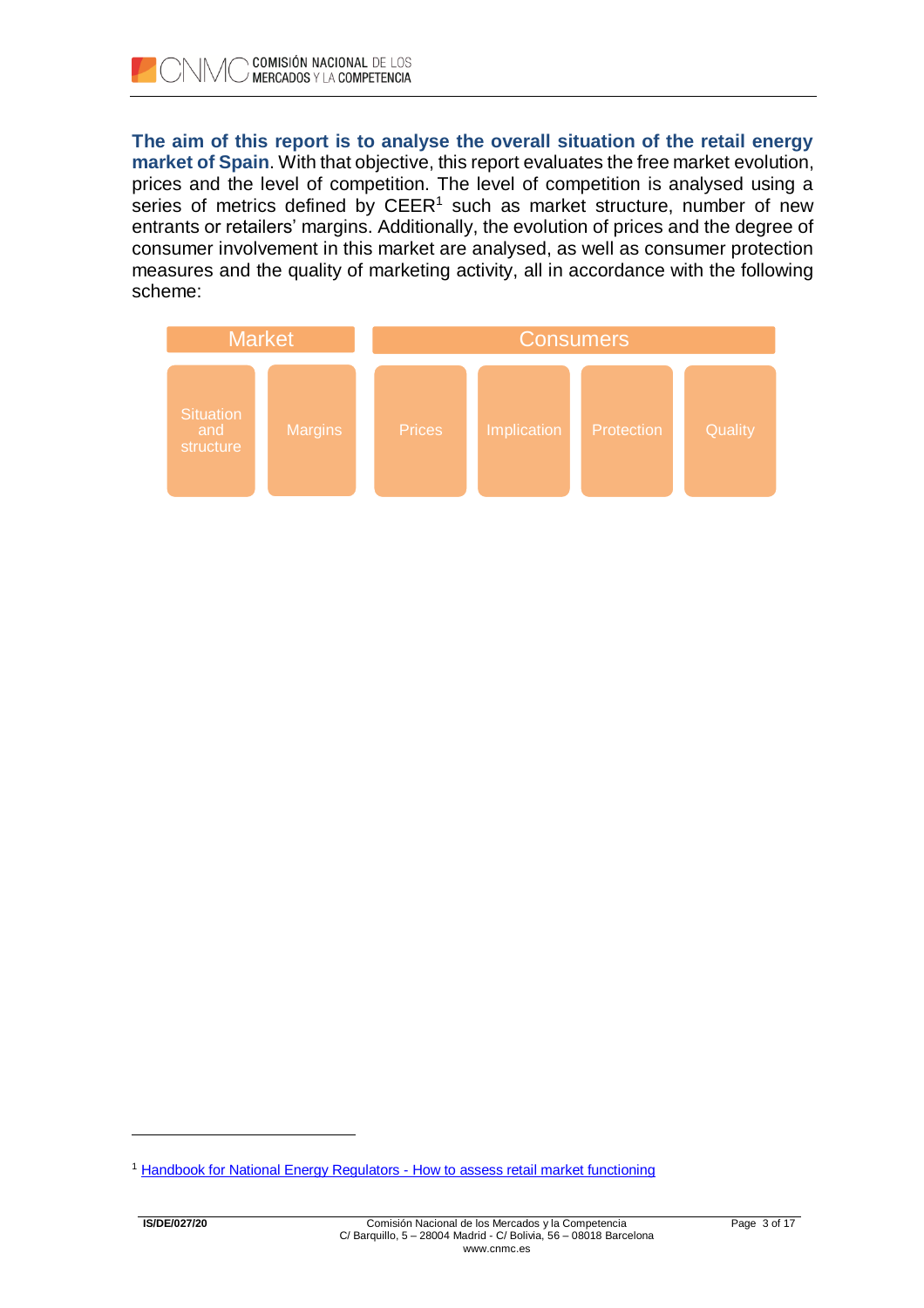## **The Spanish retail electricity market in figures**

#### **Market:**

### • **Structure of the market**

**More than 29 million** The number of consumers in the Spanish retail electricity market on December 31st 2019.

- **63%** The proportion of consumers provided by a free supplier (61% in 2018).
- **87%** The proportion of the consumption provided by a free supplier (89% in 2019).
- **333** The number of active suppliers in the free market as of December 31<sup>st</sup> 2019. 325 in the domestic segment, 320 in the SME segment and 186 in the industrial segment (315 active suppliers in 2018: 304 in the domestic segment, 301 in the SME segment and 180 in the industrial segment).
- **71** The number of free market suppliers publishing electricity offers in the CNMC's comparison tool on December 31<sup>st</sup> 2019. (54 in December 2018)
- **65%** The proportion of the energy in the whole market supplied by the three largest business groups (65% in 2018). 61% of the energy in the free market supplied by the three largest business groups (61% in 2018).
- **30%** The proportion of the energy in the entire market provided by non-vertically integrated companies<sup>2</sup> (28% in 2018)

## • **Margins in the free market**

- **€44 - 35/MWh** The estimated gross profit in the free market for domestic consumers with a contracted power less than 10kW (€23 - 32 /MWh in 2018).
- **€21 - 12/MWh** The estimated gross profit in the free market for SME consumers (€1 – 10/MWh in 2018).
- **< €5/MWh** The estimated gross margin in the free market for industrial consumers (< €2 /MWh in 2018).
- **€38 - 29/MWh** The estimated net profit (discounting operating costs) in the free market for domestic consumers under 10kW (€17 – 26 /MWh in 2018): 13% - 17% net margin on sales (8% – 12% in 2018).

l

<sup>&</sup>lt;sup>2</sup> In 2019, it includes the share of Repsol, which at the end of 2018 acquired Viesgo's retail portfolio.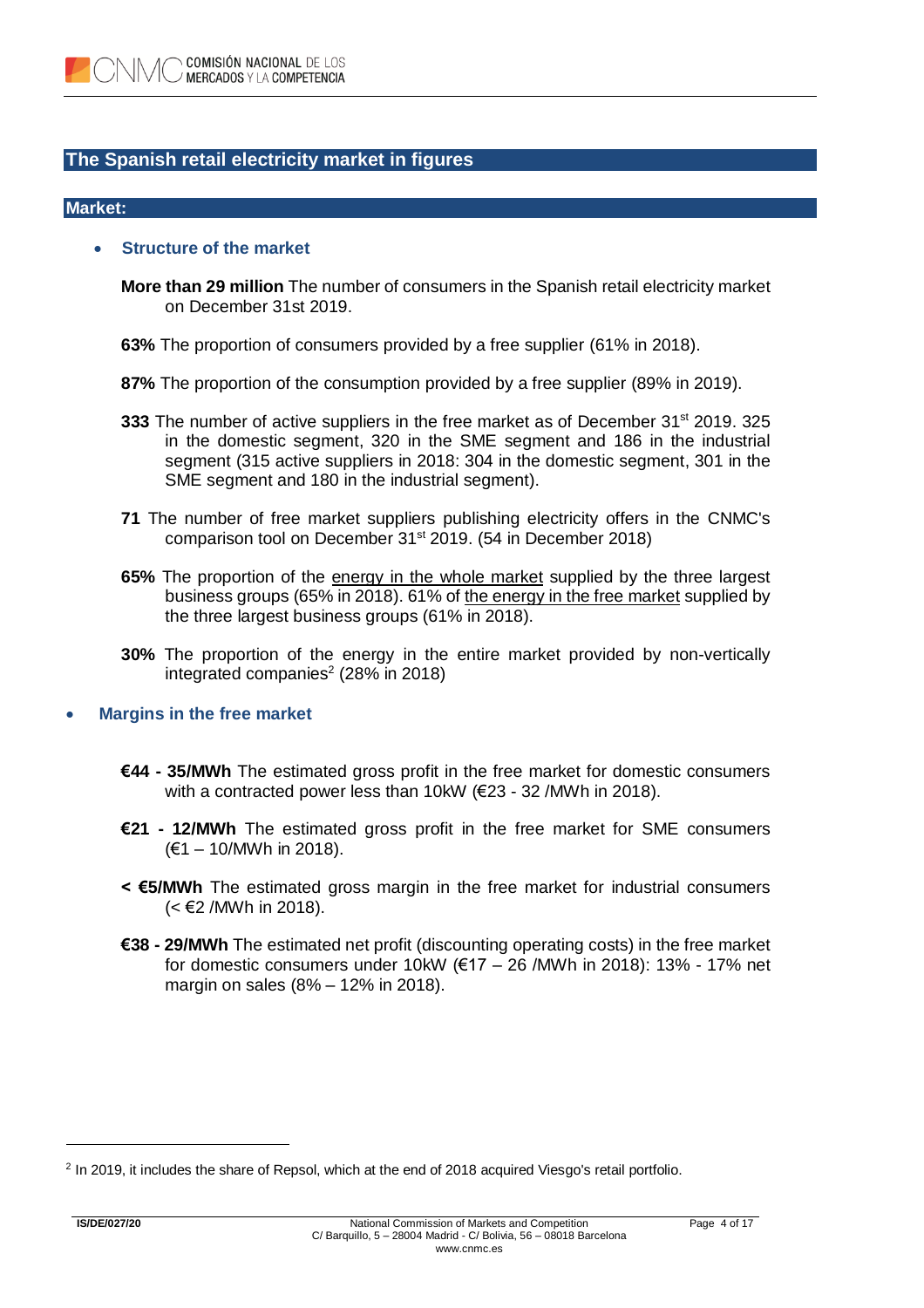#### **Consumer:**

## • **Average final prices in the consumer's electricity bill**

- **2%** The increase of the electricity bill for the average domestic consumer under 10 kW in the free market, 2019 vs 2018 (up 3% in 2018 vs 2017).
- **7%** The decrease of the electricity bill for the average domestic consumer under the PVPC, 2019 vs 2018 (down 2% in 2018 vs 2017).
- **4%** The increase of the electricity bill for the average SME consumer in the free market, 2019 vs 2018 (up 2% in 2018 vs 2017).
- **1%** The decrease of the electricity bill for the average industrial consumer in the free market, 2019 vs 2018 (down 5% in 2018 vs 2017).

### • **Consumer's involvement**

- **9%** The switching rate in the domestic group (10% in 2018).
- **24%** The switching rate in the SME group (24% in 2018).
- **28%** The switching rate in the industrial group (28% in 2018).
- **41%** The proportion of consumption by consumers connected to bundled distributors (42% in 2018).
- **34%** The proportion of consumers under 15 kW with time discrimination on 31st December 2019 (22% in 2018).
- **42** The number of suppliers publishing green offers in the CNMC comparison tool in December 2019 (29 in 2018).
- **56%** The proportion of green offers in the CNMC comparison tool in December 2019 (55% in 2018).

#### • **Consumer protection measures**

- **39%** The proportion of consumers under 10kW supplied by a reference supplier (40% in 2018), which represents 36% of consumption (37% in 2018).
- **1.2 million** The number of consumers with social rate on December 31<sup>st</sup> 2019 (1.0 on 31<sup>st</sup> December 2018).

**139 million €** The cost of the social rate in 2019 (195 million € in 2018).

### • **Quality of marketing activity**

**Almost 1 million** The number of complaints from consumers to suppliers and distributors: 3.8 complaints per 100 supply points (4.1 in 2018).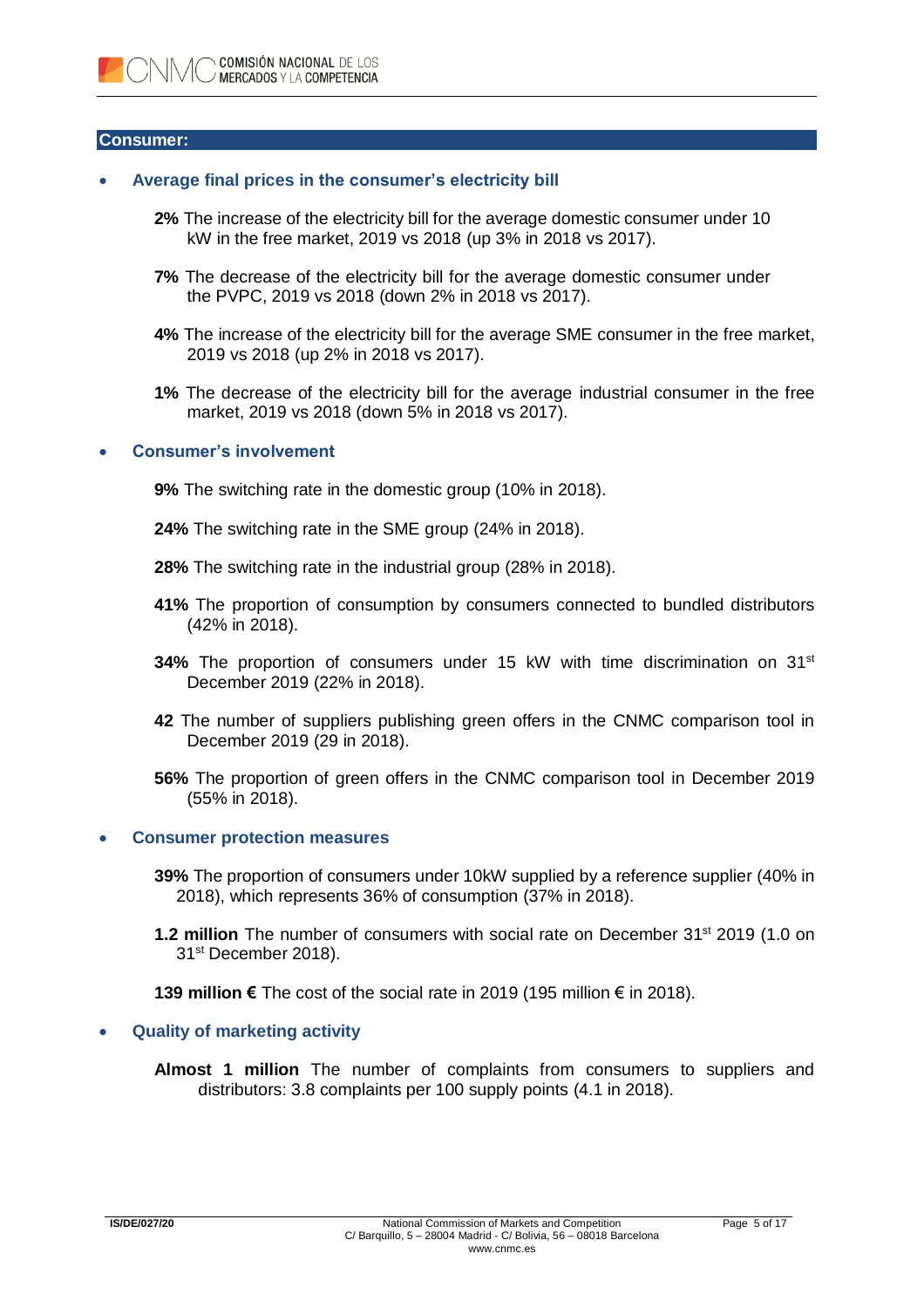## **Executive summary and recommendations**

The aim of this report is to analyse the overall functioning of the electricity retail market in Spain, using a number of indicators on the degree of competition, the degree of consumer involvement in the market, the quality of marketing activity and the outcome of some of the consumer protection measures. This report is a short version of the Spanish text of the Retail Monitoring Report 2019.

As of December 31<sup>st</sup> 2019, the number of consumers in the Spanish retail electricity market reaches more than 29 million. Out of these consumers, 94% are domestic consumers, with a contracted power less than 10 kW, and the 6% corresponds to larger domestic, SME and industrial consumers. In terms of consumption, 47% of the energy was consumed by industrial consumers, 28% by domestic consumers under 10 kW and 25% by larger domestic and SME consumers.

|                 | <b>Consumption GWh</b> | % Consumption | # Supplies | $%$ # Supplies |
|-----------------|------------------------|---------------|------------|----------------|
| Domestic <10 kW | 65.628                 | 28%           | 27.831.587 | 94.2%          |
| Domestic >10 kW | 7.916                  | 3%            | 810.349    | 2.8%           |
| <b>SME</b>      | 52.785                 | 22%           | 880.105    | 2,9%           |
| Industrial      | 111.123                | 47%           | 24.146     | 0.1%           |
| Total           | 237.452                | 100%          | 29.546.187 | 100.0%         |

### **Table 1. Energy supplied in Spain and number of supplies by segment in 2019**

Source: CNMC

## **From the perspective of the evolution of the level of competition in the retail market**

**1.** As of December 31<sup>st</sup> 2019, there are 333 active suppliers in the free market (315 in 2018): 324 for domestic consumers, 318 for SME consumers and 181 for industrial consumers. 71 of these suppliers are publishing offers in the CNMC Comparison Tool (offers in the CNMC Comparison Tool are targeted to consumers connected to the low-voltage distributor network).

**2.** The combined electricity market share of the three larger suppliers in Spain, Endesa, Iberdrola and Naturgy, barely changes in 2019, remaining at 65%. By consumer groups, these three companies supplied 81% of domestic consumption (83% in 2018), 55% of the SME consumption (60% in 2018) and 58% of the industrial consumption (55% in 2018).

Non-vertically integrated suppliers are gradually entering the electricity market, with a share of 30% in 2019 (28% in 2018). The favourable evolution in the SME group is noteworthy, where these suppliers have reached a share of 41% (33% in 2018) and in the domestic group, although its share in this group is 15 % (11% in 2018). In the industrial group, its share drops one point, from 36% in 2018 to 35% in 2019.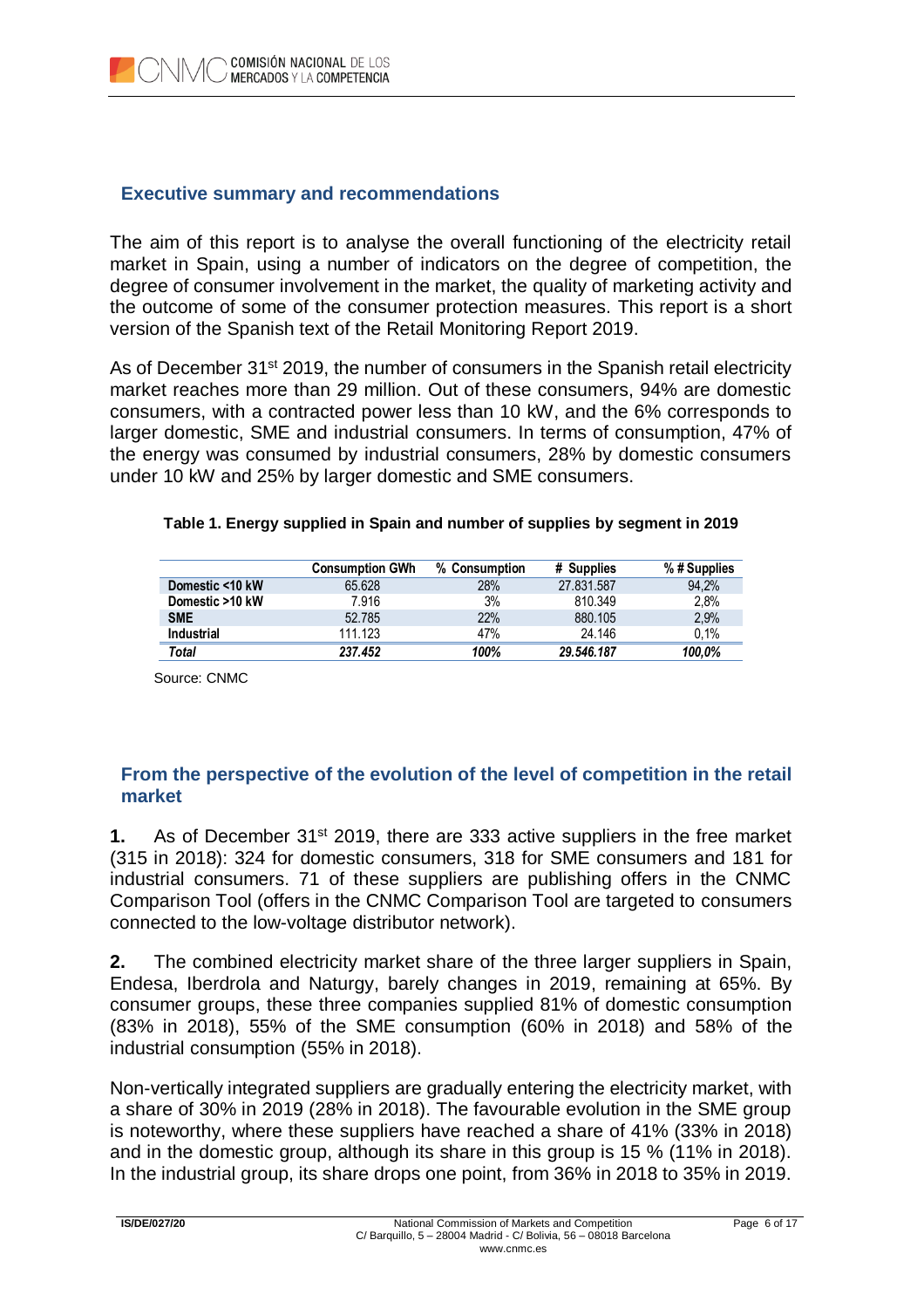

## **Figure 1. Share of energy supplied on the total market by marketing group**

Source: CNMC

## **Figure 2. Share of energy supplied on the whole market by business group and consumer group**



Source: CNMC

The HHI Index keeps dropping, especially in the SME group, with a value of 1,300, whereas in the industrial group, it stands around 1,700. The domestic group is the most concentrated, with an index of 2,500.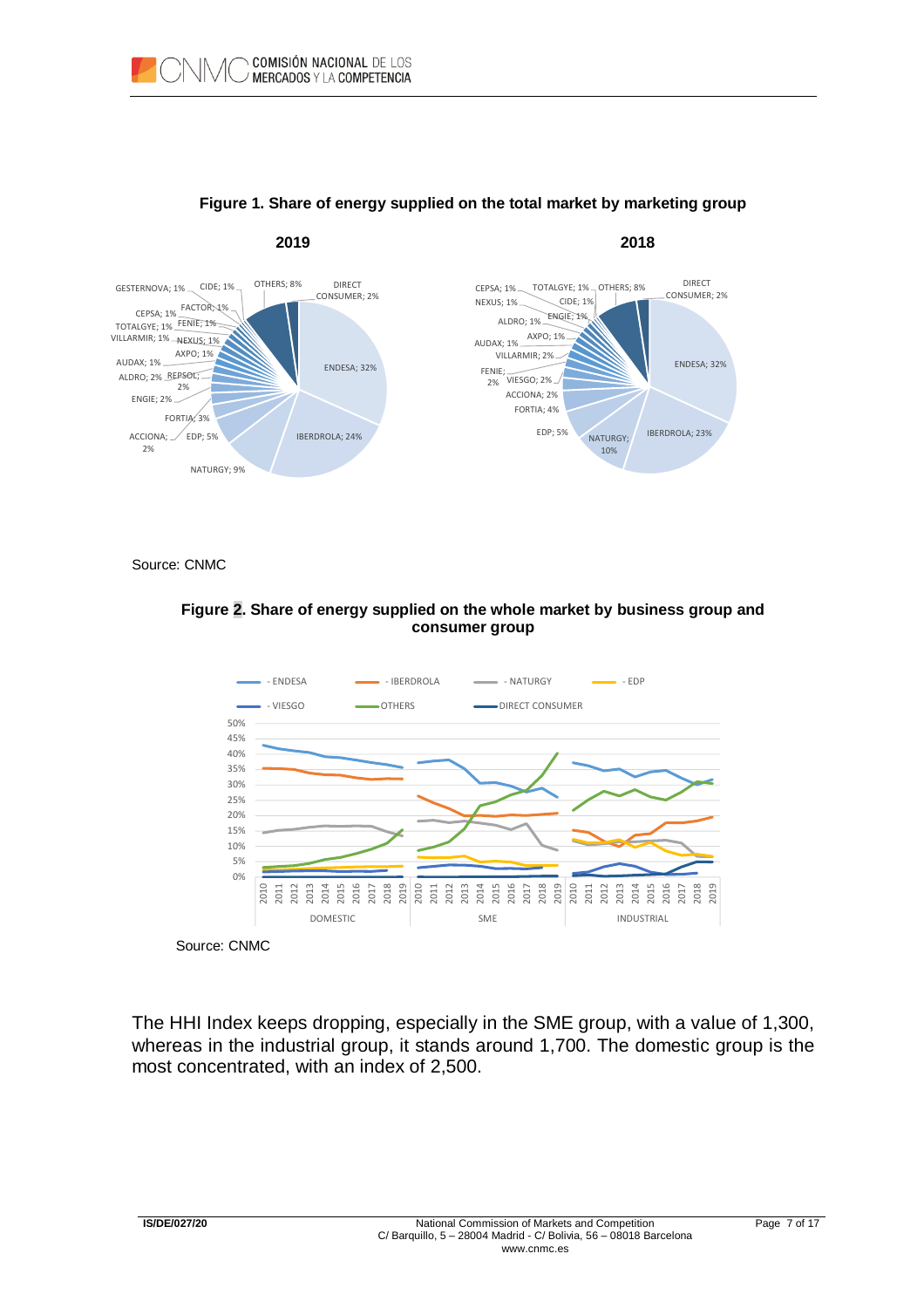|      | ENDESA | <b>IBERDROLA</b> | NATURGY | 음<br>대 | VIESGO | REPSOL | <b>FENIE</b> | CIDE  | <b>AUDAX</b> | OTHERS | HHI   |
|------|--------|------------------|---------|--------|--------|--------|--------------|-------|--------------|--------|-------|
| 2011 | 42%    | 35%              | 15%     | 2%     | 2%     | 0%     | $0\%$        | $1\%$ | 0%           | 2%     | 3,237 |
| 2012 | 41%    | 35%              | 16%     | 3%     | 2%     | 0%     | $0\%$        | 1%    | 0%           | 2%     | 3,173 |
| 2013 | 41%    | 34%              | 16%     | 3%     | 2%     | 0%     | 0%           | 1%    | 0%           | 3%     | 3,071 |
| 2014 | 39%    | 33%              | 17%     | 3%     | 2%     | 0%     | 1%           | 1%    | $0\%$        | 3%     | 2,943 |
| 2015 | 39%    | 33%              | 17%     | 3%     | 2%     | 0%     | $1\%$        | $1\%$ | 0%           | 4%     | 2,903 |
| 2016 | 38%    | 32%              | 17%     | 3%     | 2%     | 0%     | 1%           | 1%    | 0%           | 5%     | 2,796 |
| 2017 | 37%    | 32%              | 17%     | 3%     | 2%     | 0%     | $1\%$        | $1\%$ | 0%           | 6%     | 2,694 |
| 2018 | 37%    | 32%              | 15%     | 3%     | 2%     | 0%     | 1%           | 1%    | 1%           | 7%     | 2,609 |
| 2019 | 36%    | 32%              | 13%     | 4%     | 0%     | 3%     | 1%           | 1%    | $1\%$        | 9%     | 2,500 |

## **Table 2. Electricity supply market shares by business group. Domestic group**

Source: CNMC

Note: 1: Groups with a share over 1% in 2019, and Viesgo.

Note 2: HHI has been calculated with 'others' share broken down by supplier, but direct consumers have not been considered, since no business group information is available.



|      | ENDESA | <b>BERDROLA</b> | NATURGY | <b>ALDRO</b> | <b>AUDAX</b> | <b>B</b> | <b>NEXUS</b> | <b>GESTERNOVA</b> | <b>AXPO</b> | FENIE | VIESGO | REPSOL | VILLARMIR      | <b>GYE</b><br><b>TOTAL</b> | <b>FACTOR</b> | <b>OTROS</b>       | <b>HHI</b> |
|------|--------|-----------------|---------|--------------|--------------|----------|--------------|-------------------|-------------|-------|--------|--------|----------------|----------------------------|---------------|--------------------|------------|
| 2011 | 38%    | 24%             | 18% 0%  |              | 0%           |          | 6% 2%        | 0%                | 0%          | 0%    |        |        |                |                            |               | 3% 0% 1% 0% 2% 4%  | 2,417      |
| 2012 | 38%    | 22%             | 18% 0%  |              | 1%           |          | 6% 2%        | 0%                | $0\%$       | $0\%$ |        |        | 4% 0% 2% 0% 2% |                            |               | $4\%$              | 2,339      |
| 2013 |        | 35% 20%         | 18% 0%  |              | 2%           |          | 7% 2%        | $0\%$             | $0\%$       | 1%    |        |        |                |                            |               | 4% 0% 3% 0% 2% 5%  | 2,063      |
| 2014 | 31%    | <b>20%</b>      | 18% 0%  |              | 4%           |          | 5% 2%        | 0%                | 1%          | 1%    |        |        |                |                            |               | 4% 0% 4% 0% 2% 8%  | 1,738      |
| 2015 | 31%    | 20%             | 17% 0%  |              | 3%           |          | 5% 2%        | 0%                | $0\%$       | $1\%$ |        |        |                |                            |               | 3% 0% 4% 0% 2% 11% | 1,705      |
| 2016 | 30%    | 20%             | 15% 1%  |              | 3%           |          | 5% 2%        | 1%                | 1%          | 2%    |        |        |                |                            |               | 3% 0% 4% 0% 2% 13% | 1,608      |
| 2017 | 28%    | 20%             | 17%     | $1\%$        | 2%           |          | 4% 2%        | $1\%$             | 1%          | 2%    |        |        |                |                            |               | 3% 0% 2% 0% 1% 16% | 1,532      |
| 2018 | 29%    | <b>20%</b>      | 10% 3%  |              | 5%           |          | 4% 2%        | 1%                | 1%          | 3%    |        |        |                |                            |               | 3% 0% 2% 0% 1% 16% | 1,452      |
| 2019 |        | 26% 21%         | 9%      | 5%           | 4%           |          | 4% 3%        | 2%                | 2%          | 2%    |        |        |                |                            |               | 0% 2% 2% 1% 1% 17% | 1.275      |

Source: CNMC

Note 1: Groups with a share over 1% in 2019, and Viesgo.

Note 2: HHI has been calculated with 'others' share broken down by supplier. Direct consumers have not been considered, since no business group information is available.

| Table 4. Electricity supply market shares by business group. Industrial group |  |  |
|-------------------------------------------------------------------------------|--|--|
|                                                                               |  |  |

|      | ENDESA | ಠ<br>$\alpha$<br>R<br>ш<br>≘ | 휸   | NATURG | <b>FORTIA</b> | <b>ACCION</b> | ENGIE | <b>AXPO</b> | <b>ARMIR</b><br>-<br>₹ | ш<br>><br>ပ<br>TOTAL | ⋖<br>CEPS, | NEXUS | <b>VIESGO</b> | REPSOL | <b>OTHERS</b> | 핗<br>DIRECT<br>CONSUI | HHI   |
|------|--------|------------------------------|-----|--------|---------------|---------------|-------|-------------|------------------------|----------------------|------------|-------|---------------|--------|---------------|-----------------------|-------|
| 2011 | 36%    | 15%                          | 11% | 10%    | 9%            | 3%            | 0%    | 3%          | 2%                     | 0%                   | 1%         | $1\%$ | 2%            | 0%     | 6%            | 1%                    | 1,931 |
| 2012 | 35%    | 12%                          | 11% | 11%    | 9%            | 5%            | 2%    | 5%          | 3%                     | $0\%$                | 1%         | 1%    | 3%            | 0%     | 3%            | 0%                    | 1,741 |
| 2013 | 35%    | 10%                          | 12% | 11%    | 8%            | 4%            | 3%    | 4%          | 3%                     | 0%                   | $1\%$      | $1\%$ | 4%            | $0\%$  | 3%            | 0%                    | 1,762 |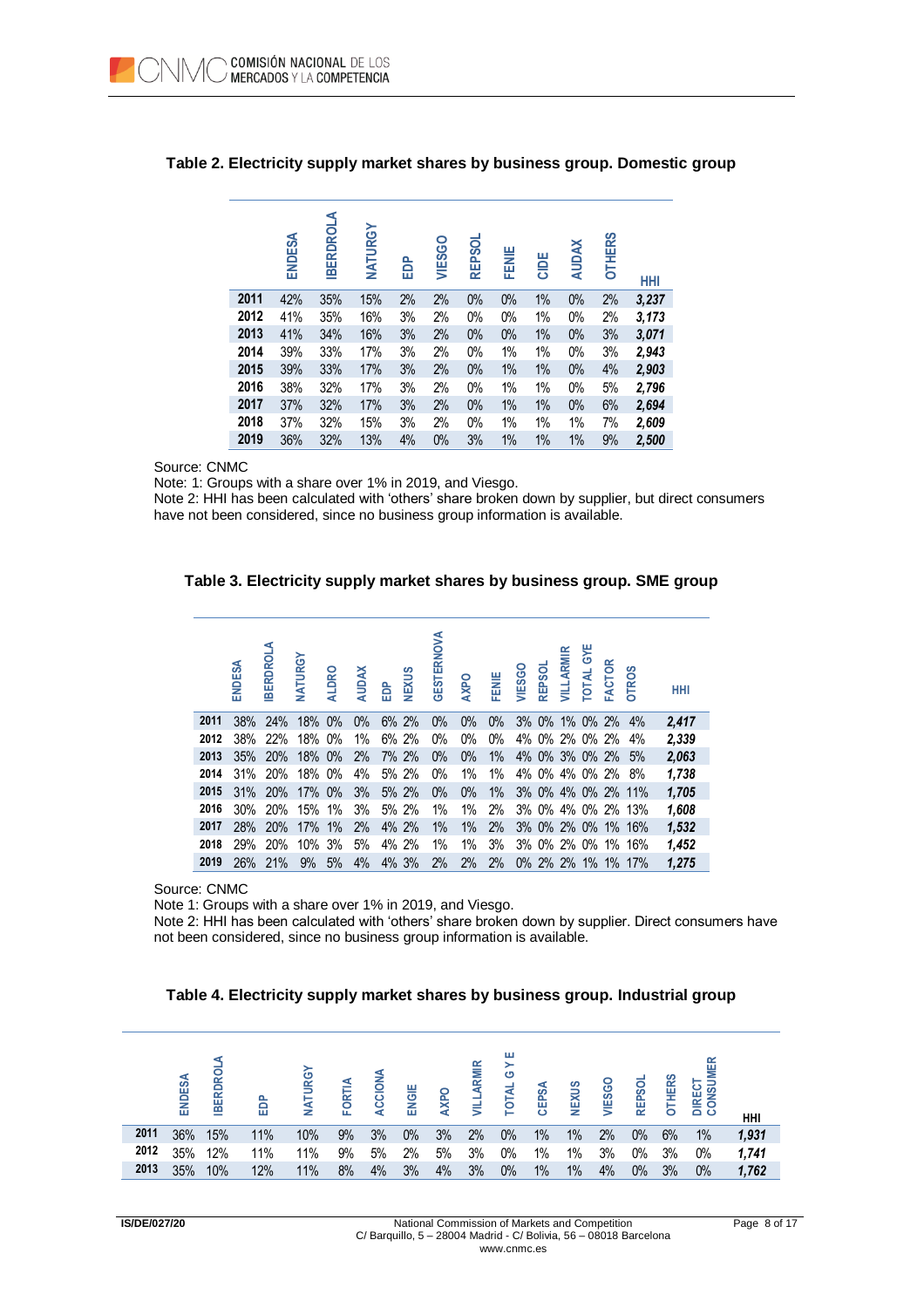|      | ENDESA | <b>IBERDROL</b> | ௨<br>ධි | NATURGY | ⋖<br>FORTI | ACCIONA | ENGIE | <b>AXPO</b> | <b>ARMIR</b><br>≣ | ш<br>><br>ဇ<br>₹<br>īот | <b>CEPSA</b> | NEXUS | <b>VIESGO</b> | <b>REPSOL</b> | <b>OTHERS</b> | ONSUMER<br>DIRECT | HHI   |
|------|--------|-----------------|---------|---------|------------|---------|-------|-------------|-------------------|-------------------------|--------------|-------|---------------|---------------|---------------|-------------------|-------|
| 2014 | 33%    | 14%             | 10%     | 11%     | 8%         | 3%      | 2%    | 6%          | 3%                | 0%                      | 1%           | 1%    | 4%            | $0\%$         | 4%            | 1%                | 1,640 |
| 2015 | 34%    | 14%             | 11%     | 12%     | 9%         | 4%      | 2%    | 3%          | 3%                | $0\%$                   | $1\%$        | $1\%$ | 2%            | 0%            | 4%            | $1\%$             | 1,782 |
| 2016 | 35%    | 18%             | 9%      | 12%     | 8%         | 4%      | 2%    | 3%          | 3%                | 0%                      | 1%           | $1\%$ | 1%            | $0\%$         | 4%            | 1%                | 1,877 |
| 2017 | 32%    | 18%             | 7%      | 11%     | 8%         | 4%      | 2%    | 3%          | 2%                | $0\%$                   | $1\%$        | $1\%$ | $1\%$         | 0%            | 7%            | 3%                | 1,747 |
| 2018 | 30%    | 18%             | 7%      | 7%      | 8%         | 5%      | 2%    | 2%          | 2%                | 1%                      | 1%           | 1%    | 1%            | $0\%$         | 8%            | 5%                | 1,617 |
| 2019 | 32%    | 20%             | 7%      | $7\%$   | 6%         | 4%      | 4%    | 2%          | 2%                | 2%                      | 1%           | $1\%$ | $0\%$         | 1%            | 7%            | 5%                | 1,729 |

Source: CNMC

Note 1: Groups with a share over 1% in 2019, and Viesgo.

Note 2: HHI has been calculated with 'others' share broken down by supplier. Direct consumers have not been considered, since no business group information is available.

**3.** The wholesale electricity prices drop in 2019 in the spot market. Much of this decline is the result of lower natural gas prices in 2019. On the contrary, prices increase in the forward markets. Therefore, the estimated supplying profits vary significantly on the reference taken (spot/forward).

For the SME group, gross margins evolve from being almost zero in 2018 to exceeding €20/MWh in 2019, when the spot reference is taken. In the case of considering the energy cost in forward markets, the profit remains relatively stable at around €10/MWh – €12/MWh, in line with previous years.

For the industrial group, the estimated profits, considering the cost of supply in the spot market, evolve from being negative in 2018 (€-6/ MWh) to around €5/MWh in 2019. Estimated profits present greater stability (between  $\epsilon$ -2/MWh and  $\epsilon$ +2/MWh), when considering the cost of supply in the forward markets

Regarding the domestic group, the upwards trend of the estimated gross profits continues, reaching around €40/MWh in 2019 (€20/MWh - €30/MWh in 2018). considering a supply cost in both the spot market and the forward market. Considering operating costs of around €10/MWh, the net profit reaches around €30/MWh, that is, around a 15% net margin on sales.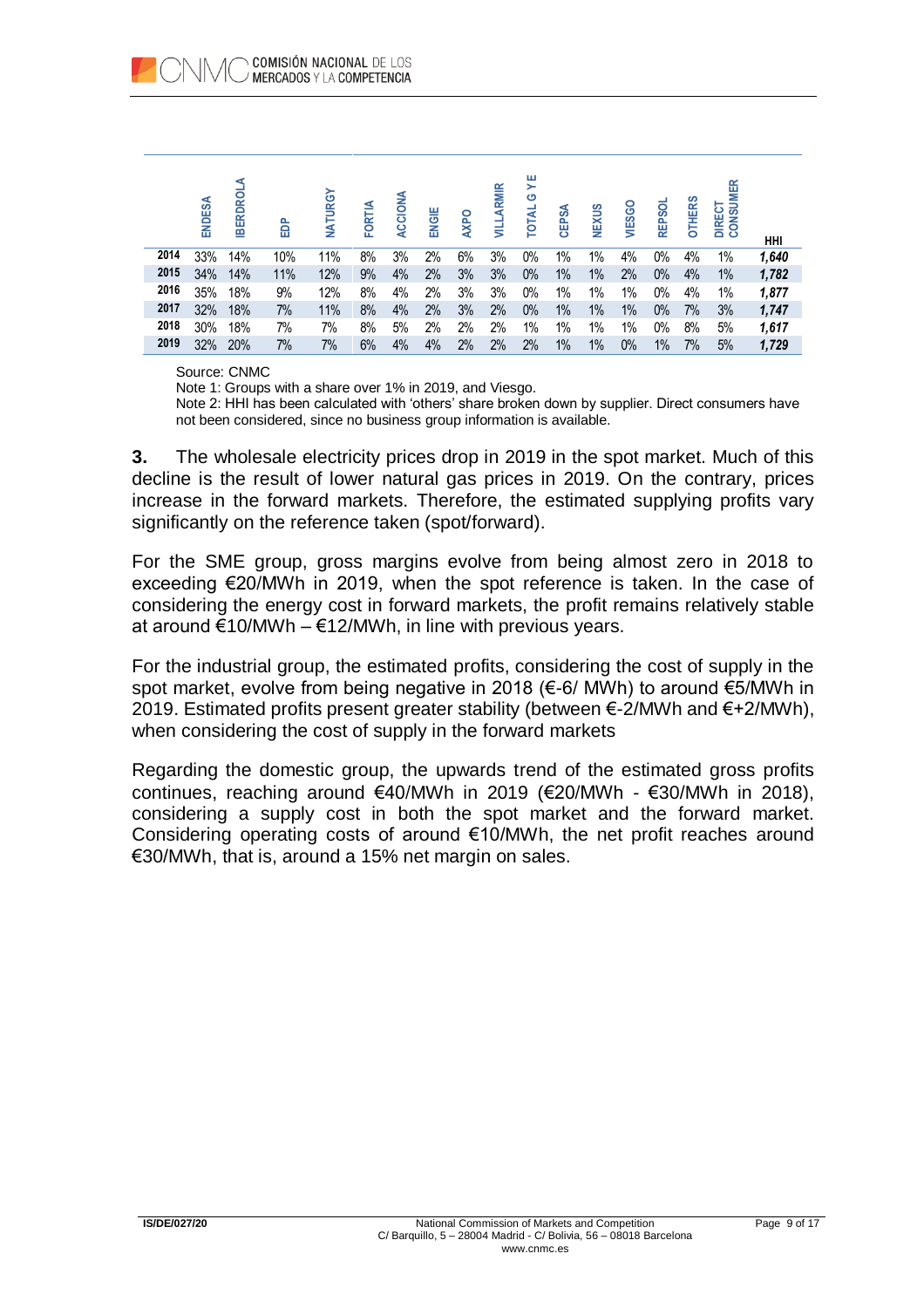



Source: CNMC





## Source: CNMC

If the analysis is carried out on the offers published in the CNMC comparison tool, the net margin on sales becomes 6%. This fact confirms that the offers for new customers are tighter, in average terms, than the prices applied by suppliers to their portfolio customers.

**4.** On average, profits are bigger for vertically integrated suppliers in the domestic group, whereas profits tend to be similar to non-vertically integrated suppliers for SME and industrial groups.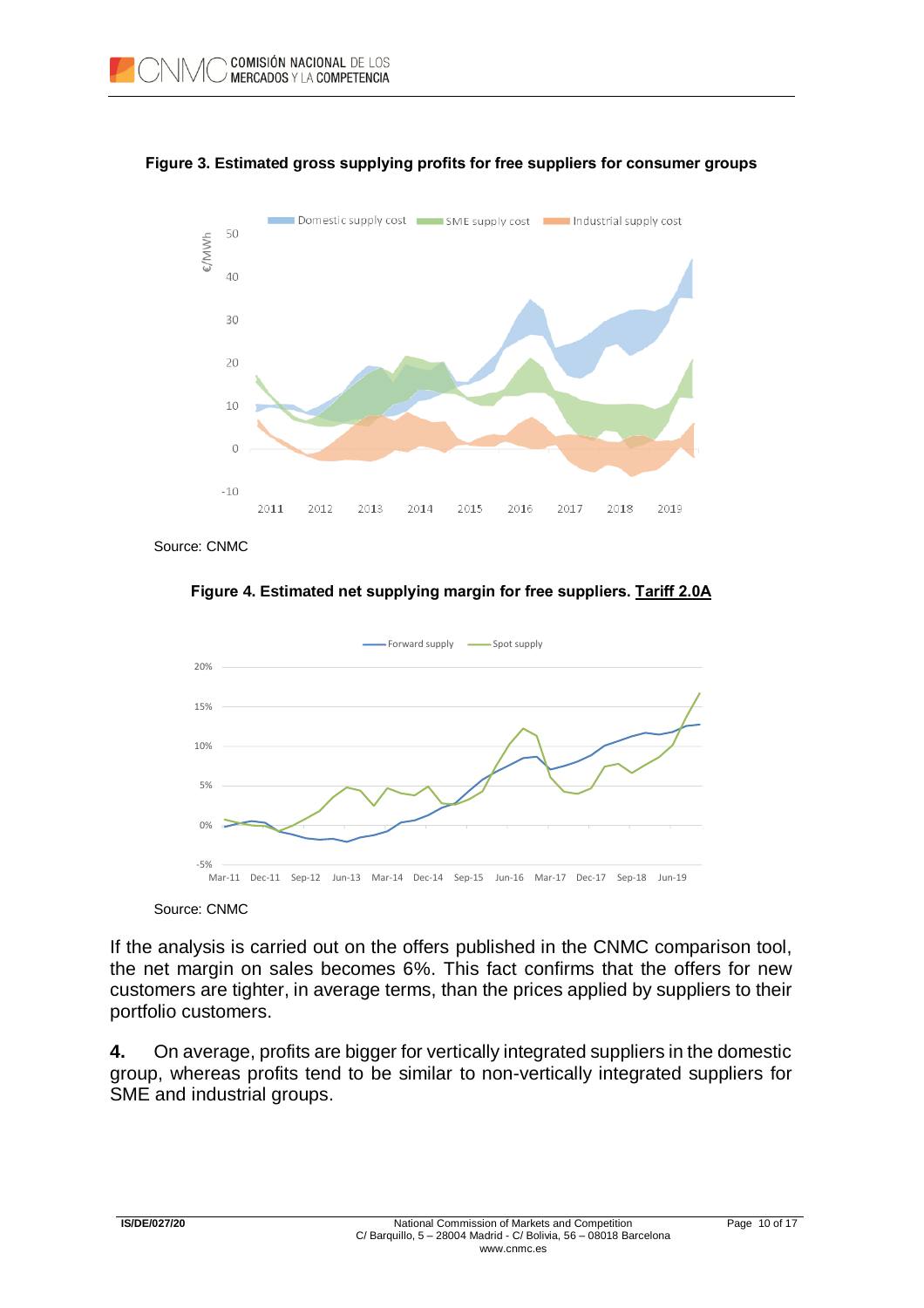## **From the perspective of consumer electricity billing**

**5.** Bill values have risen in 2019 for most consumers: 2% for domestic consumers and 4% for SMEs. On the contrary, bill values have dropped 1% for industrial consumers.

Regarding the offers published in the CNMC Comparison Tool, its prices have increased  $3 - 4\%$ .

**6.** Bill values for an average domestic consumer under PVPC have dropped 7% in 2019. In previous years, this value has been increasing: 2% in 2018 and 10% in 2017.

## **Table 5. Average billed prices (€/MWh) according to the type of consumer (including taxes)**

| AÑO  | Domestic P<=10<br>kW<br>PVPC(*) | Domestic P<=10<br>kW<br>Free market | Domestic P>10<br>kW<br><b>Free market</b> | <b>SME</b><br><b>Free Market</b> | <b>Industrial</b><br>Free market |
|------|---------------------------------|-------------------------------------|-------------------------------------------|----------------------------------|----------------------------------|
| 2015 | 237                             | 258                                 | 252                                       | 187                              | 115                              |
| 2016 | 215                             | 255                                 | 246                                       | 175                              | 104                              |
| 2017 | 236                             | 259                                 | 247                                       | 170                              | 107                              |
| 2018 | 240                             | 266                                 | 251                                       | 173                              | 113                              |
| 2019 | 224                             | 271                                 | 257                                       | 179                              | 112                              |

Source: CNMC

(\*) Average consumer with annual consumption of 2.5 MWh and contracted power of 4.2 kW, access toll 2.0A; annual consumption of 2.9 MWh and power of 4.6 kW access toll 2.0 DHA; weighted considering a consumption of 80% for access toll 2.0A. Consumption data according to Circular 2/2005. Contracted power data according to access settlements provided by the distributors (SINCRO).

## **Figure 5. Breakdown of average final prices (€/MWh) in the free market by consumer group**



Source: CNMC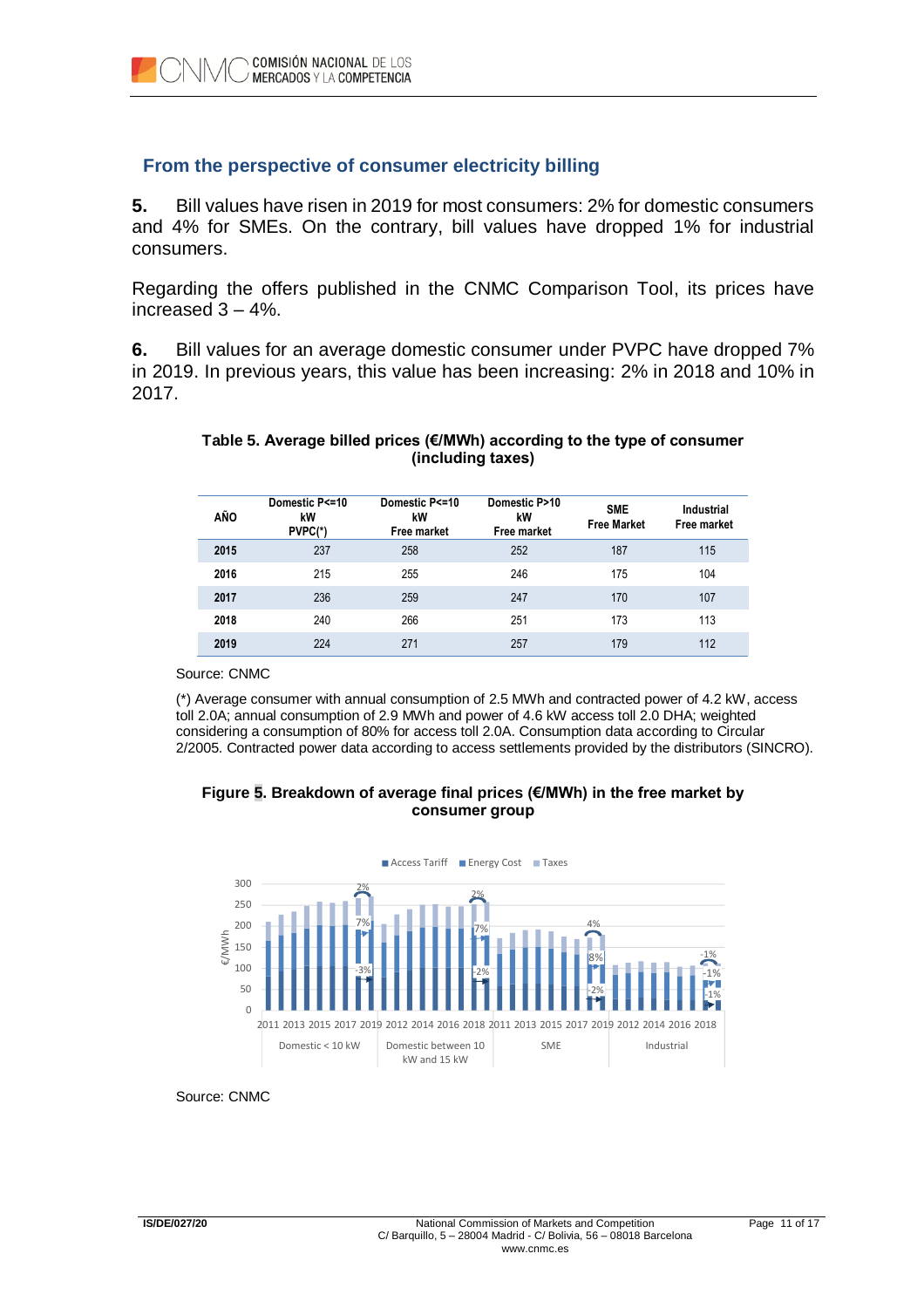## **From the perspective of consumer engagement**

**7.** The switching rate in the Spanish retail market in 2019 remains at levels similar to 2018 (10.2% in 2019 vs 10.9% in 2018). By sectors, the high switching rate in the SME and industrial groups stand out (24% and 28%, respectively), compared to the domestic group (9%).

| <b>AÑO</b> | Group             | Free market to<br>free market<br>switches | <b>Reference</b><br>supplier to free<br>market switches | <b>Reference supplier</b><br>to reference<br>supplier switches | <b>Free market to</b><br>reference supplier<br>switches | <b>Number</b><br>of<br>switches | <b>Switching</b><br>rate |
|------------|-------------------|-------------------------------------------|---------------------------------------------------------|----------------------------------------------------------------|---------------------------------------------------------|---------------------------------|--------------------------|
|            | <b>Domestic</b>   | 1.620.643                                 | 896.779                                                 | 3.414                                                          | 264.048                                                 | 2.784.884                       | 10%                      |
| 2016       | <b>SME</b>        | 343.834                                   | 18.502                                                  |                                                                |                                                         | 362.336                         | 22%                      |
|            | Industrial        | 3.464                                     | 93                                                      |                                                                |                                                         | 3.557                           | 16%                      |
|            | <b>Total 2016</b> | 2.003.333                                 | 930.824                                                 | 3.414                                                          | 264.048                                                 | 3.206.298                       | 11%                      |
|            | Domestic          | 1.670.809                                 | 835.991                                                 | 3.309                                                          | 2.754.709                                               | 2.754.709                       | 10%                      |
| 2017       | <b>SME</b>        | 353.067                                   | 18.071                                                  |                                                                |                                                         | 371.138                         | 22%                      |
|            | Industrial        | 4.215                                     | 87                                                      |                                                                |                                                         | 4.302                           | 19%                      |
|            | Total 2017        | 2.028.092                                 | 854.149                                                 | 3.309                                                          | 2.754.709                                               | 3.130.150                       | 11%                      |
|            | <b>Domestic</b>   | 1.610.946                                 | 713.253                                                 | 9.137                                                          | 461.050                                                 | 2.794.386                       | 10%                      |
| 2018       | <b>SME</b>        | 374.534                                   | 23.753                                                  |                                                                |                                                         | 398.287                         | 24%                      |
|            | Industrial        | 6.295                                     | 140                                                     |                                                                |                                                         | 6.435                           | 27%                      |
|            | <b>Total 2018</b> | 1.991.775                                 | 737.146                                                 | 9.137                                                          | 461.050                                                 | 3.199.108                       | 11%                      |
|            | Domestic          | 1.541.735                                 | 638.774                                                 | 4.867                                                          | 390.309                                                 | 2.575.685                       | 9%                       |
| 2019       | <b>SME</b>        | 379.932                                   | 25.111                                                  |                                                                |                                                         | 405.043                         | 24%                      |
|            | Industrial        | 6.418                                     | 200                                                     |                                                                |                                                         | 6.618                           | 28%                      |
|            | <b>Total 2019</b> | 1.928.090                                 | 664.086                                                 | 4.867                                                          | 390.309                                                 | 2.987.354                       | 10%                      |

## **Table 6. Switching rate and number of switches by consumption group**

Source: CNMC

Note 1: Domestic group includes consumers with contracted power under 10 kW.

Note 2: The annual total figures include switches with no access tariff.

**8.** Smaller domestic consumers tend to contract time discrimination tariffs. As of December 31<sup>st</sup> 2019, 34% of consumers with contracted power under 15 kW had time discrimination tariffs, compared to 22% in the previous year. But, in most cases there is no habit change by the consumer, due to the tariff design. CNMC Circular 3/2020 defines three hourly energy periods for all consumers with a contracted power under 15 kW, aiming at promoting efficiency and energy savings. New tariffs will come into force on April 1<sup>st</sup> 2021.

**9.** Smart Meters Rollout (for consumers with contracted power under 15kW) ended on December 31<sup>st</sup> 2018, with 98% of meters replaced. On December 31<sup>st</sup> 2019 this percentage reaches 99%.

**10.** The introduction of smart meters that record hourly measurements is boosting contracts with dynamic prices and with different prices for certain hours of the day or for certain days of the week. As of December 31<sup>st</sup> 2019, almost 3 million domestic consumers had this type of offers, not counting the 11 million consumers under PVPC.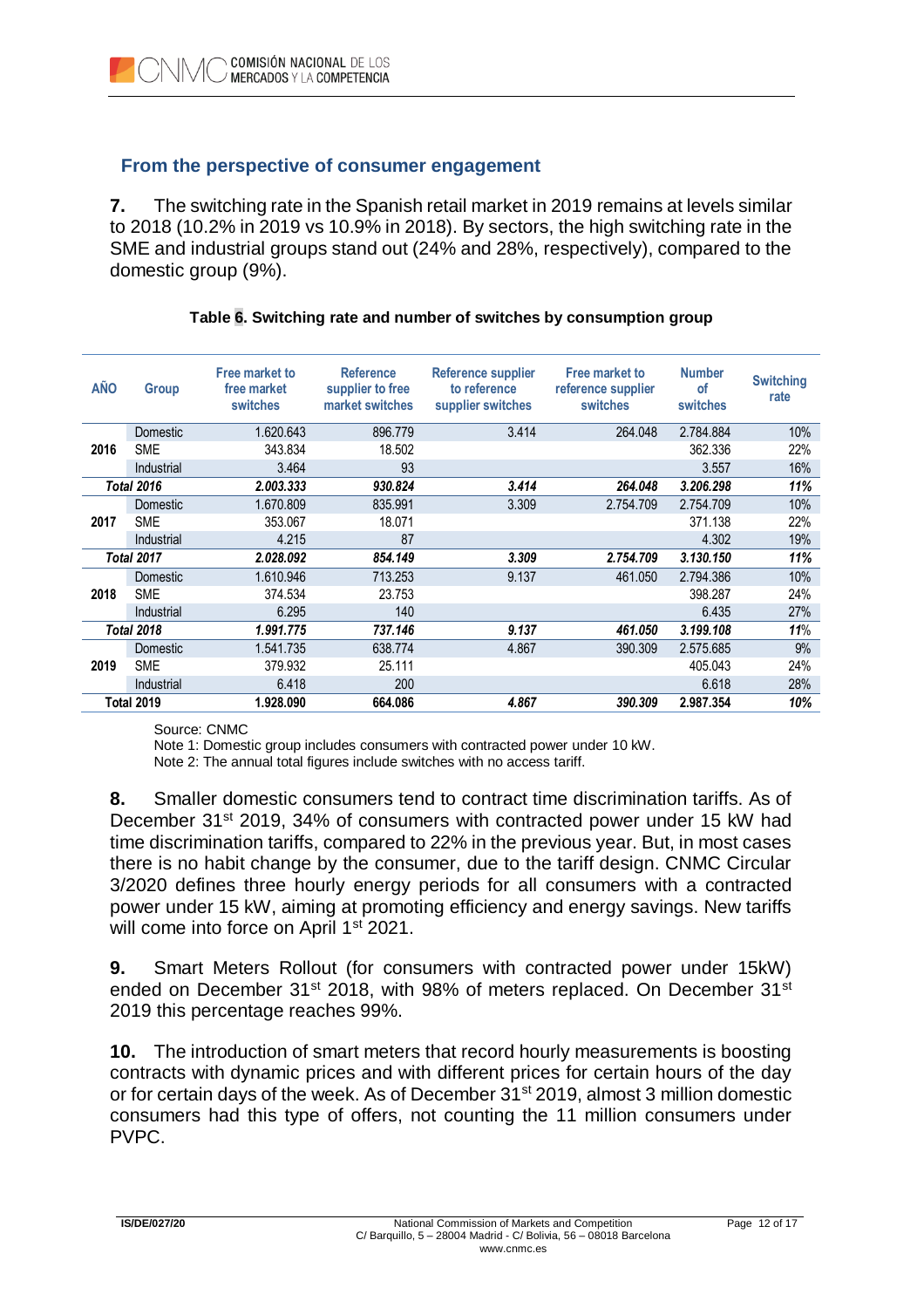**11.** Since 2017, there has been an increase in the number of consumers buying energy directly in the wholesale market (*direct-to-market consumers*), accounting in 2019 for 2.4% of total energy consumption. This evolution is encouraged not much by the interest of these consumers in an active involvement in the market, but much by the current regulation which favourably discriminate this group of consumers over suppliers by exempting them from financing the social bonus, the National Energy Efficiency Fund or the local tax. In order to avoid discriminatory treatment, regulation should be modified in order to extend these obligations to the whole demand, regardless how the energy is bought in the market.

**12.** In Spain, even though there is a significant number of consumers who already implicitly participate in the market by being supplied with dynamic prices, it is expected an explicit participation once CNMC Resolution comes into force, in January 2021. According to this resolution, demand may participate in the balancing services.

**13.** Since 2017, there is an increased consumer interest in green products. In 2019, CNMC issued Guarantees of Origin (GdOs) for 3.8 million consumers in 2019, compared to 2.9 million in 2018. [\(Garantías de Origen renovable y de alta](https://www.cnmc.es/expedientes/gdode00118)  [eficiencia\)](https://www.cnmc.es/expedientes/gdode00118).



**Figure 6. Guarantees of Origin**

Source: CNMC

**14.** The new self-consumption scheme came into force on March, 1<sup>st</sup> 2020. The increase registered by photovoltaic installations is noteworthy, totalling 68 MW in August 2020, compared to 5 MW in March.

# **From the perspective of consumer protection measures**

**15.** Smaller domestic consumers -those connected to the low voltage network with a contracted power under 10 kW-, have the possibility of being supplied by one of the 8 existing reference suppliers through a regulated mechanism called the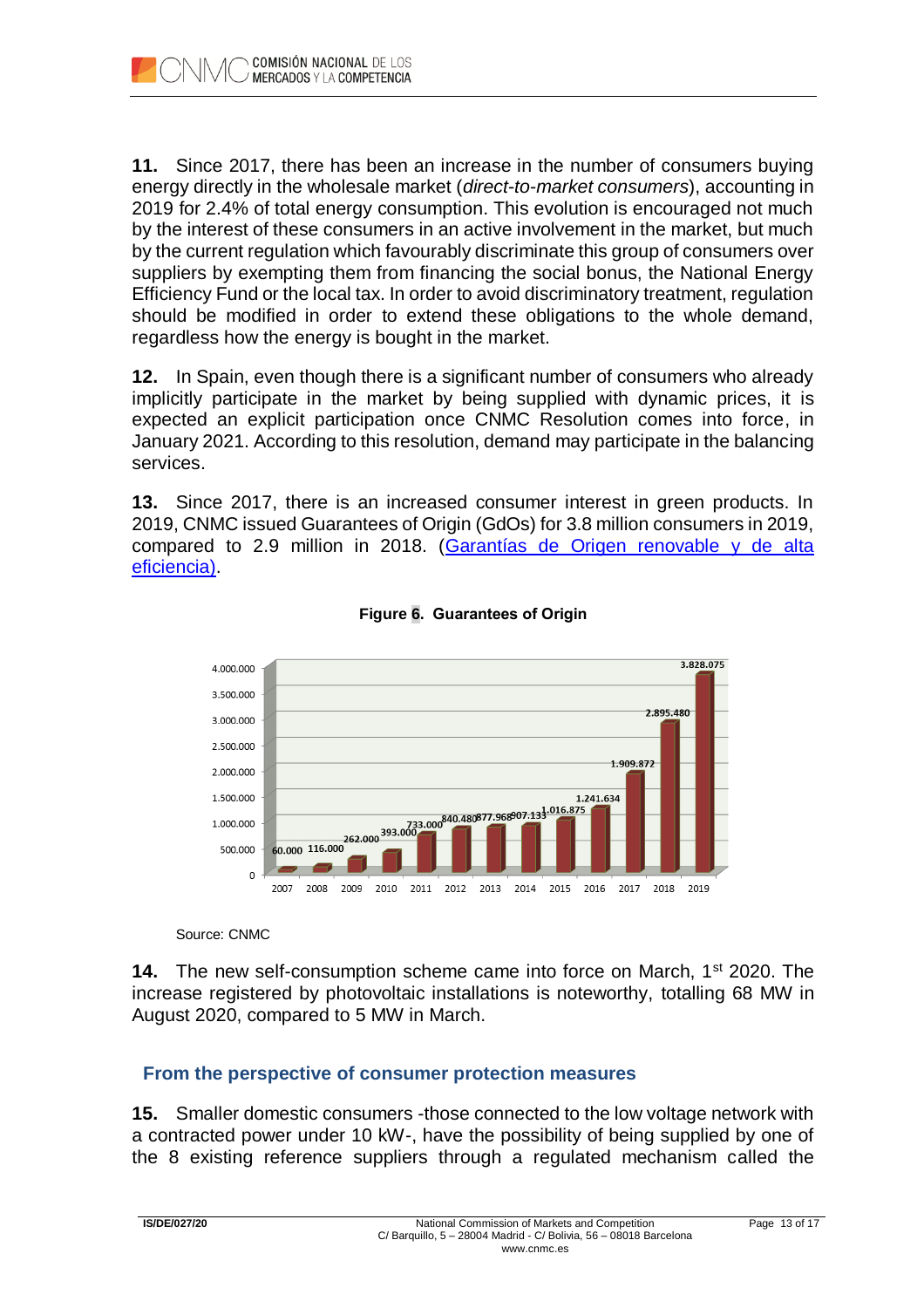

Voluntary Retail Price (PVPC). As of December 31<sup>st</sup> 2019, almost 11 millions of consumers were under PVPC, being billed according to their hourly consumption with dynamic prices. This represents 39% of consumers with less than 10 kW (36% measured in terms of energy), down 1 point vs 2018, both in terms of supply points and in terms of energy.

Additionally, reference suppliers owe the obligation to supply vulnerable consumers. These consumers are billed the social tariff, calculated with a 25% or 40% discount on all the terms of the PVPC, depending on whether the consumer is considered vulnerable or severely vulnerable. At the end of 2019, there were 1.2 million consumers with de social rate.

|                                                | <b>Categoría Bono Social</b>     |           | Número de beneficiarios |              |
|------------------------------------------------|----------------------------------|-----------|-------------------------|--------------|
|                                                |                                  | 2017      | 2018                    | 2019         |
|                                                | Contracted power under 3kW       | 1,668,109 | $\Omega$                | $\mathbf{0}$ |
| <b>Old Social Rate</b>                         | Pensionists                      | 332,302   | 0                       | 0            |
| <b>Mechanism</b>                               | Large families                   | 256,542   | 0                       | 0            |
|                                                | Families with unemployed members | 75,697    | 0                       | 0            |
|                                                | Families without underages       | 150       | 235,242                 | 282,554      |
|                                                | Families with one underage       | 67        | 14,127                  | 20,253       |
| Vulnerable<br>Consumers                        | Families with two underages      | 110       | 11,466                  | 16,306       |
|                                                | Large families                   | 1,593     | 178,610                 | 213,215      |
|                                                | Pensionists                      | 72        | 89,348                  | 98,582       |
|                                                | Families without underages       | 442       | 276,467                 | 338,781      |
|                                                | Families with one underage       | 234       | 42,286                  | 61,033       |
| <b>Severely Vulnerable</b><br><b>Consumers</b> | Families with two underages      | 180       | 25,527                  | 38,135       |
|                                                | Large families                   | 585       | 76,569                  | 89,507       |
|                                                | Pensionists                      | 102       | 67,191                  | 72,494       |
| <b>Total</b>                                   |                                  | 2,336,185 | 1,016,833               | 1,230,860    |

## **Table 7. Number of consumers with social rate**

Source: CNMC

## **Table 8. Social rate cost (€)**

| <b>Social Rate Category</b>     | 2017        | 2018        | 2019       |
|---------------------------------|-------------|-------------|------------|
| Vulnerable                      | 154.536.215 | 159.557.813 | 60,851,784 |
| <b>Severely Vulnerable</b>      | 29.620.091  | 35,618,152  | 78.094.191 |
| <b>Risk of Social Exclusion</b> | 17.107      | 38.274      | 291.454    |
| Total                           | 2,336,185   | 1.016.833   | 1,230,860  |

Source: CNMC

In addition, reference suppliers are required to supply consumers with a contracted power greater than 10 kW, who temporarily do not have a contract, applying the price of the PVPC with a 20% surcharge. In this situation, there were 18.382 points at the end of 2019.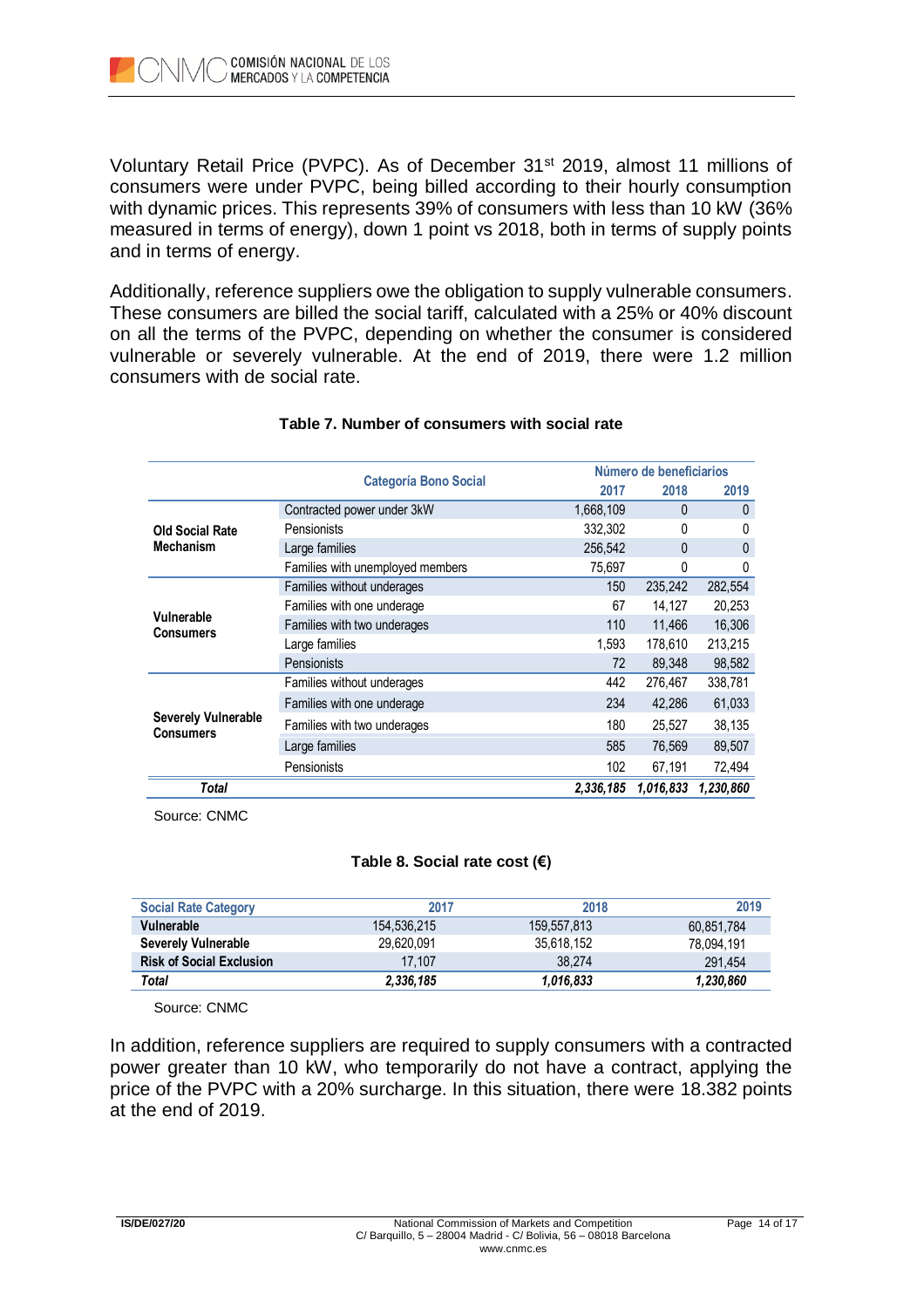# **From the perspective of the supplying activity quality**

**16.** The assessment made by consumers of the electricity sector continues to be negative, according to the 'Household Panel', a survey deployed by CNMC [\(http://data.cnmc.es/datagraph/\)](http://data.cnmc.es/datagraph/). CNMC also monitors the complaints received by electricity suppliers and distributors with the aim, among others, of encouraging companies to improve their service. In particular, according to the data of year 2019, suppliers and distributors received 3.8 complaints per 100 electricity customers (4.1 in 2018). Much of this reduction corresponds, on one hand, to the specific action plans developed by a number of companies, with the aim of improving customer service and reducing the number of complaints and claims, and, on the other hand, the rollout of smart meters, reducing complaints about metering.

# **CNMC activities and recommendations**

**17.** During 2019, the Regulatory Supervision Committee resolved five sanctioning files against suppliers for non-compliance with consumer protection measures (mainly due to bad practices in customer acquisition) non-compliance with their obligations to purchase energy in the wholesale market and to give the corresponding guarantees to the system operator.

**18.** CNMC has been carrying out various actions in the field of consumer protection, trying to define good practices in this area. Among them, it should be noted the recommendations that have been published in successive reports for both suppliers and consumers. Some of them have been included in the regulation, such as the prohibition of door to door sales. Others have resulted in binding decisions, such as the one regarding the effective compliance of not creating confusion to consumers, targeted to vertically integrated groups. In this sense, it should be noted that during 2019, some distributors and reference suppliers have changed their social denominations. Among the recommendations and bad practices identified in the last year, the following should be mentioned. These actions are being analysed by the CNMC within the scope of its competences:

- Since the prohibition of door to door sales, telephone sales have noticeably increased, on some occasions with a lack of transparency before and during the contracting process.
- Some suppliers may be applying incorrectly the maximum contract termination fees defined in the Spanish normative, obliging the consumer to return back some discounts or applying other costs. Spanish normative defines the maximum contract termination fee as 5% price of the contract multiplied by the not supplied estimated energy.
- Some suppliers may have reduced the contracted without reflecting this change in the consumers' bills. In this sense, the supplier is recommended not to include clauses in the electricity contracts which would allow them to modify the parameters of the access contract. In the same way, suppliers should obtain the consumer's express consent. Likewise, the consumer is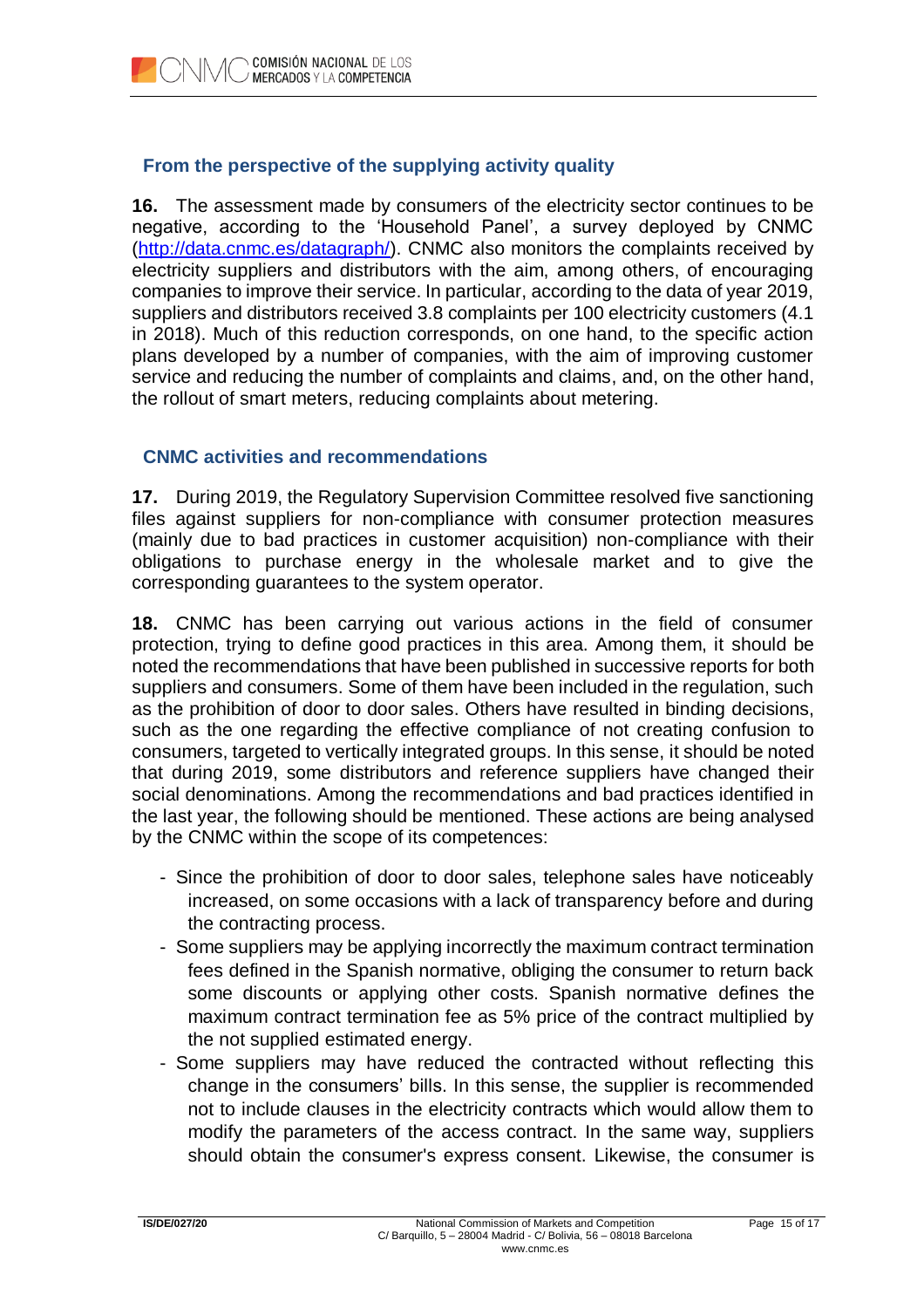recommended to contrast the data on their bills with those in the distributor's website.

- Some suppliers may be applying a different meter rental amount from the charged by the distributor. Suppliers should be invoicing consumers the meter rental amount charged by the distributor; in case they offer an additional service, this service should be a different entry in the bill.
- In 2020, CNMC has launched an investigation on changes of contracts holders carried out by Energy Service Companies and energy consultant's offices. In accordance with current regulations, the contract holder must be the effective user of the electricity supply.
- CNMC has analysed contracts with dynamic prices currently offered by suppliers. This analysis has revealed there are many different calculation methodologies, implying a great difficult for the consumer to compare.

Finally, consumers should bear in mind that suppliers often offer better conditions to new customers rather than to those in their portfolio. So, they should compare periodically the conditions of their free market offer with the rest of the alternatives available (the consumer may consult the CNMC comparison tool for this purpose).

**19.** Finally, some normative changes are proposed to be considered by the Ministry for the Ecological Transition and the Demographic Challenge.

- It should be established a specific mechanism for the switching of customers in case suppliers do not pay access tariffs. This procedure should be independent, agile and complementary to the one contemplated in article 47.2 of the Electricity Sector Law.
- New possibilities offered by smart meters should be incorporated into the regulation and, in particular, some restrictions that limit the rights of consumers should be eliminated. These restrictions were forced by an outdated technology.
- The requirements to become an Energy Service Company should be strengthened in order to ensure consumers have measurable and verifiable energy savings and that consumer receives transparent information on those savings.
- The financing obligations of the social bonus mechanism or the National Energy Efficiency Fund should be extended to the whole demand, so that direct consumers are not favourably discriminated against suppliers.
- It is proposed the elimination of fixed-price offers offered by reference suppliers. These offers are among the most expensive offers small consumers can choose in the free market.
- The transposition of Directive (EU) 2019/944 to Spanish regulation must be completed. Some of the aspects pending are the minimum requirements for billing and billing information, independent out-of-court dispute settlement mechanisms for all consumers, conditions on the public intervention in the